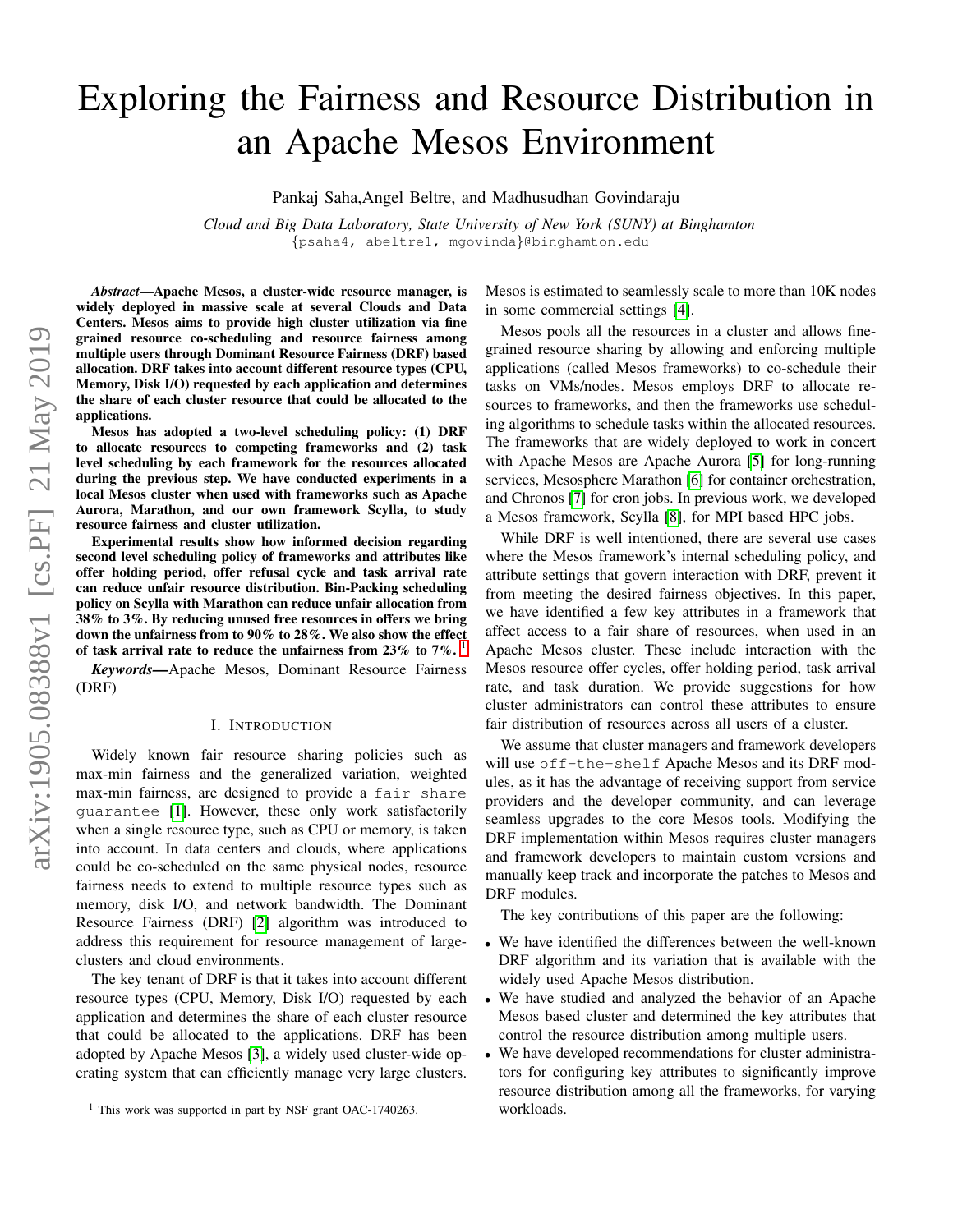#### II. MOTIVATION

Scylla and Marathon on a Mesos Cluster

<span id="page-1-0"></span>

Time (seconds)

Figure 1. *Unfair Distribution: Scylla and Marathon competing for resources in a Mesos cluster. Marathon gets significantly more resources and is thus able to launch several more tasks than Scylla. Scylla's tasks face long wait times due to unfair distribution.*

<span id="page-1-1"></span>



Time (seconds)

Figure 2. *Starvation: Scylla and Aurora competing for resources in a Mesos cluster. Scylla gets significantly more resources in the beginning. Aurora is able to launch its tasks only after Scylla is done launching all its tasks. Aurora's tasks are starving for resources when launched along with Scylla.*

Figure [1](#page-1-0) and [2](#page-1-1) show how the presence of a pair of frameworks can result in an unfair resource distribution, when the frameworks are launched without DRF and Mesos awareness. The frameworks have been given 100 tasks, each with requirements of 1 CPU and 1 GB of RAM. The two frameworks are launched on a cluster with 32 CPUs and 64 GB RAM. In this experiment, as all tasks are identical in terms of resource demands, the number of tasks per second shows resource distribution across the frameworks. We have observed, over repeated runs, that with the default configuration of Marathon, Aurora, and Scylla, the resource distribution never converges to a fair share distribution. Either Aurora (in Figure [2\)](#page-1-1) or Scylla (in Figure [1\)](#page-1-0) faces starvation, and is only able to launch tasks after Scylla does not have any pending tasks. Even though the Mesos Master tries to distribute the resource in a fair way, the individual framework's configurations and scheduling policy affects the overall distribution.

Quantifying Unfairness: We measure the unfairness  $U_A$  to framework A by using the following formula.

$$
U_A = \left(\frac{Area_{i,j} \; by \; framework_A}{Area_{i,j} \; by \; fair \; graph}\right) * 100
$$

 $Area_{i,j}$  is the area under the curve from point i to j

In Figure [1,](#page-1-0) the horizontal dotted line is the fair distribution threshold and the two vertical dotted lines are the start and end points where fairness is not achieved. The graph outside the starting and ending points are showing usage while either one framework has not started launching any tasks or done with launching all the tasks. In Figure [1,](#page-1-0) Scylla's fair share is reduced by 38%, whereas in Figure [2](#page-1-1) Aurora's fair share is reduced by 67%.

# III. BACKGROUND

# *A. Apache Mesos Architecture*

Apache Mesos is composed of three primary components (1) Mesos Master, (2) Mesos Agent, and (3) Mesos Framework. The Mesos Master manages resources during resource negotiation between the Mesos Agents and Mesos frameworks. Mesos Agents are responsible for executing requested tasks with available resources. All the available free resources from a single Mesos agent is included in a resource offer. Mesos frameworks make their own scheduling decisions to map one or multiple tasks to the offers allocated to them.



Figure 3. *Apache Mesos Architecture: This diagram shows the components of an Apache Mesos cluster and the steps involved in allocation of resources to frameworks*

In step 1, Mesos Agents periodically advertise to the Mesos Master regarding the available free resources (e.g. CPU, RAM, disk, I/O), which can be utilized for launching tasks. In step 2, Mesos Master's allocation module starts offering the available resources to active frameworks. During each allocation cycle, Mesos Master sorts the frameworks based on the DRF algorithm and the framework with lowest dominant share is the first to receive the offer. After resource allocation, an individual framework can decide whether to accept or decline an offer. The declined offer goes back to the resource pool and will be offered to other frameworks in the next allocation cycle. In step 3, if the offered resources satisfy a framework's resource demands, the framework creates a task list against offers. Based on the individual framework's policy, one or multiple tasks can be packed against a single resource offer. In step 4, Mesos Master launches them on the chosen agents and if the required resources exceed the available resources in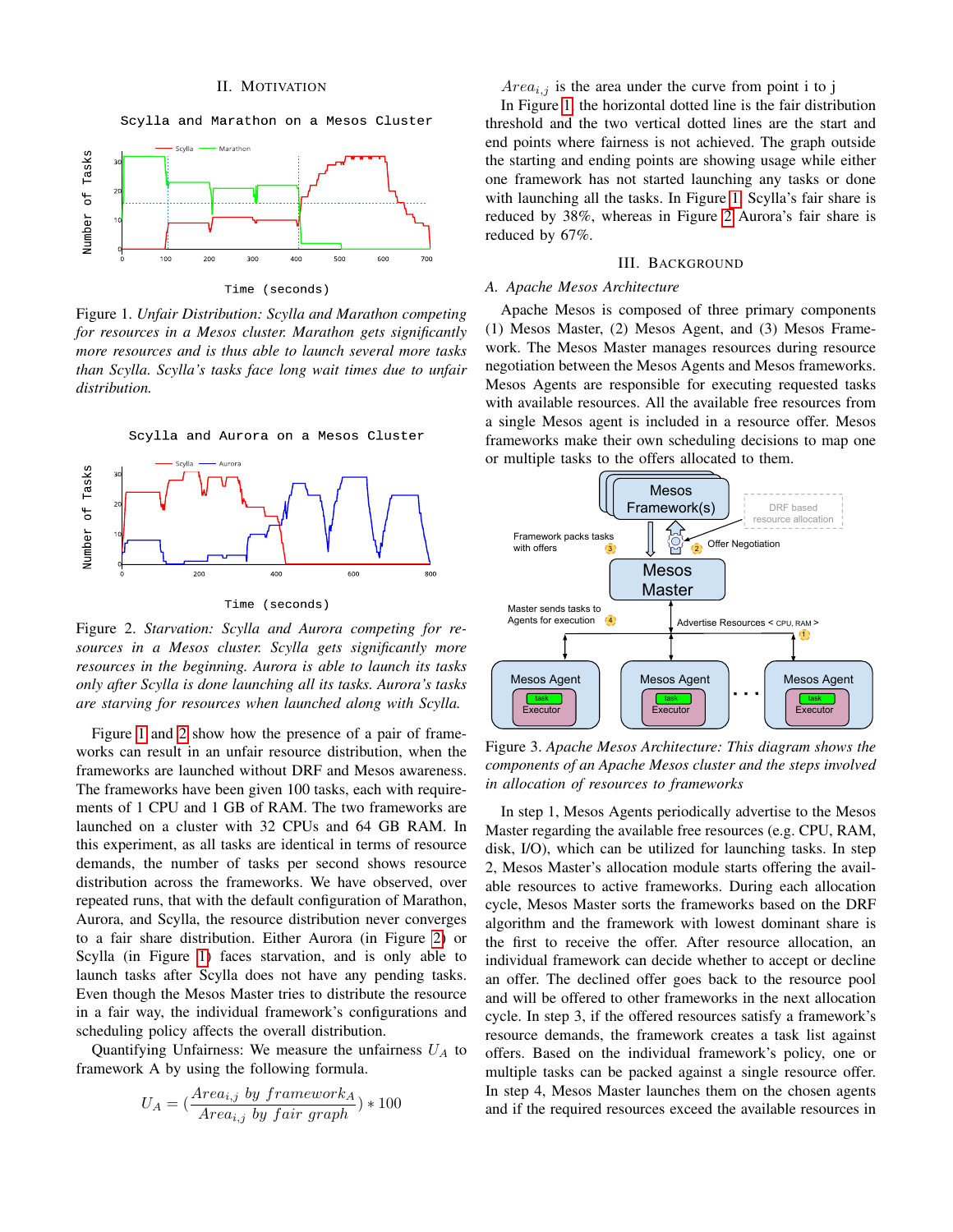the offer, Mesos Master responds with an error. Otherwise, it sends a set of tasks to the individual agents corresponding to the offer.

# *B. Mesos Framework*

A framework communicates with the Mesos Master for resource negotiation, and upon receiving the desired resources it executes its tasks on Mesos Agents. A Mesos Framework has two key modules: (1) Framework Scheduler and (2) Framework Executor.

*1) Framework Scheduler:* It is responsible for resource negotiations. The Mesos master decides how many offers will be given to each framework, but the framework's scheduling policy determines which offers will be picked among the available offers. Once offers are accepted, the framework's scheduler creates a map of tasks with the offers and then informs the Mesos Master to launch the tasks on the Mesos Agents associated with the offer. Apache Mesos implements a list of filters corresponding to each registered framework. After a framework rejects or partially uses an offer, it can prevent the same resources from being allocated to the framework by temporarily placing that agent in the filter list. The framework owner can configure the duration an agent should stay in the filter list. During that wait period, resources from the same agent are not offered. This wait time is known as Offer Refusal and it is configured in units of seconds.

*2) Framework Executor:* It is a process that resides on each Mesos Agent node and it is contacted whenever an agent node accepts tasks from frameworks.

# *C. Framework's Scheduling Policy*

Apache Mesos' allocation module allocates resources to available frameworks based on the DRF fairness policy. The resources are listed in an offer that has details of the agent node and the share of each resource type that has been allocated. Each framework scheduler can implement its custom scheduling policy. Typically, a framework has a queue of tasks to schedule, and it uses a policy to decide how to pack tasks into offers. For example, Bin Packing and First Fit are two commonly used scheduling policies.

## IV. DOMINANT RESOURCE FAIRNESS

# *A. How DRF works*

Apache Mesos provides two-level scheduling for resource allocation to frameworks. The Mesos Master's allocation module decides the amount of resources that will be offered to each framework during every DRF offer cycle. The dominant resource of a framework is defined as the resource type that is used the most and is computed in terms of percentage of the overall availability of that resource. To calculate the dominant share  $S_i$  of user  $u_i$ , DRF uses the following formula:

$$
S_i = max_{j=1}^m \left(\frac{u_{i,j}}{r_j}\right)
$$

)

 $m =$  available types of resources

 $r_i$  = total available resources of type j

 $u_{i,j}$  = amount of resource of type j, being use by user  $u_i$ 

Apache Mesos uses the DRF algorithm to decide the first level of resource distribution among the frameworks. In the second level of scheduling, a framework can choose which offer to accept and which one to decline. This second level of scheduling is pluggable and can be varied based on the requirements of the cluster. In each offer cycle, the Mesos Master tries to allocate resources through DRF to the framework that has the smallest dominant share. Then, it proceeds to offer to the second smallest share, and so on, until all the resources have been allocated. The DRF allocation module is not exercised in an environment where only one framework is in use. However, when multiple frameworks are competing, which is a common use case in very large clusters and data centers, Mesos uses DRF to attempt a fair allocation of resources based on each frameworks' current demands and usage.

# *B. DRF - Implementation in Mesos*

Once resources are allocated to a framework, it can choose which offers to accept and which ones to reject. The DRF implementation within Apache Mesos does not exactly follow the original algorithm.

*1) Single Node vs Pool of Resources in Cluster:* The classical DRF algorithm [\[9\]](#page-7-8) is designed to allocate resources from a single node to competing users. However, Mesos pools resources from a heterogeneous set of nodes and presents a single view of the cluster-wide resources. After each offer has been allocated, which could be for resources spread across nodes, the Mesos Master recalculates the dominant share of all the users for allocating the next offer available in the cluster. The Master keeps allocating all the offers as long as resources are available in the cluster. Once all the available offers have been allocated and accepted, one cycle of allocation is considered to be completed.

*2) Resource Demands from Users:* The Mesos Master's allocation module does not consider any demands from users. In the classical DRF algorithm, a demand  $(D_i)$  of user  $(u_i)$  is considered as a vector  $D_i = \langle d_{i,1}, d_{i,2}, ..., d_{i,m} \rangle$ where 'm' is the number of resources in the cluster. A user receives resource offer as a multiple of the demand vector –  $Offer_i \implies D_i * n = < d_{i,1} * n, d_{i,2} * n, ..., d_{i,m} * n >$ where 'n' is the multiplication factor. This  $Offer<sub>i</sub>$  is capable of launching 'n' tasks from user  $u_i$ . Further, DRF assumes that all the tasks, received form a user, have identical resource demands.

However, unlike the classical DRF, Mesos Master allocates resources to users only based on the dominant share and offers all the available resources in an agent node. It allows users to reject part of the offer, or the entire offer, based on the requirement.

# *C. DRF-based Resource Allocation*

Apache Mesos Master offers resources to frameworks during each cycle of resource distribution and the framework with minimum dominant share is served first. After the framework uses a portion of the offered resources, the rejected and unused portion of the offer, if any, goes back to the resource pool and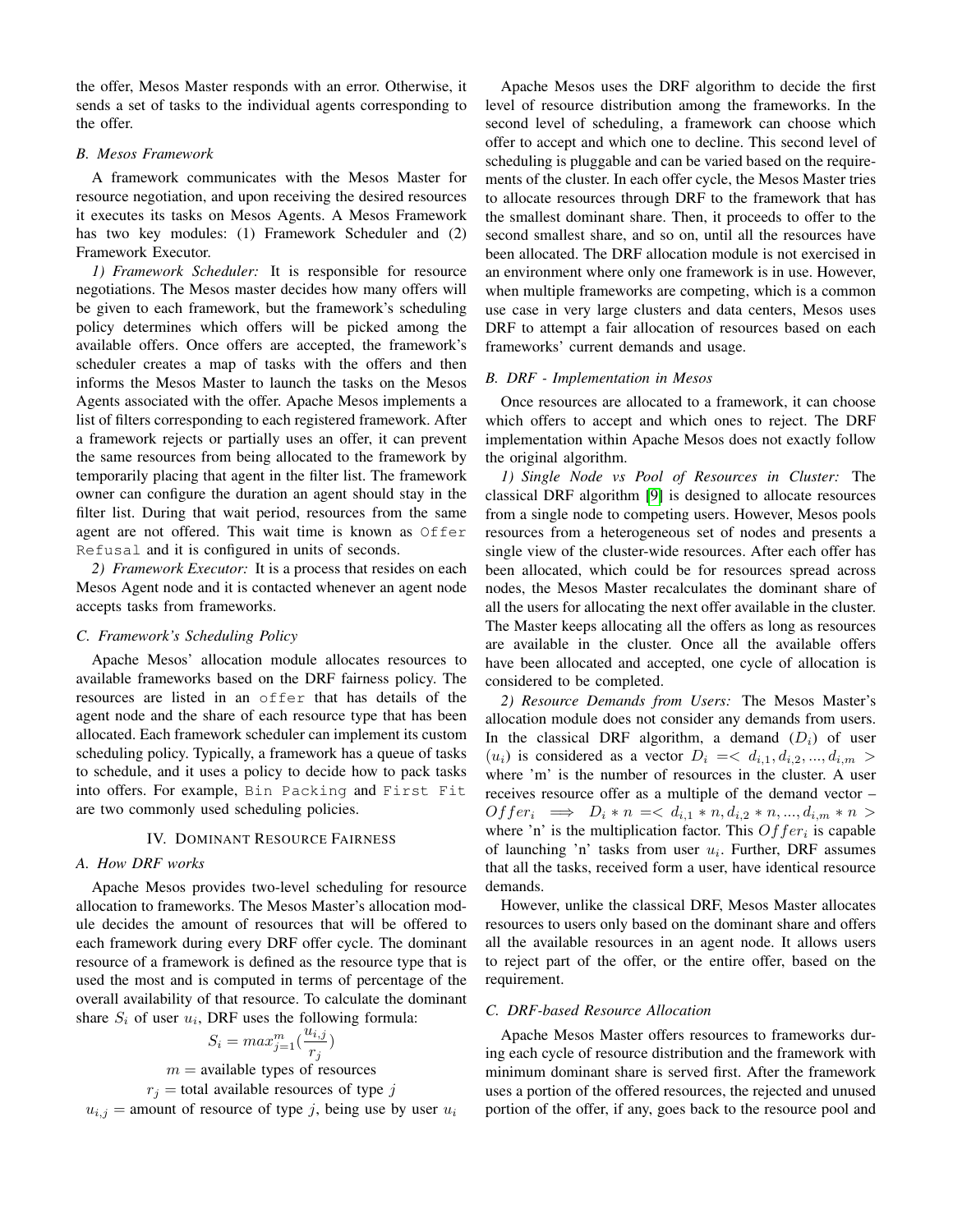is eligible for allocation in the next cycle. After a resource is assigned to a framework, the Mesos Master resets the priority of the available frameworks based on their dominant share. A framework with the lowest dominant share holds the highest priority.

This resource allocation cycle runs against each unallocated offer in the cluster. For each unallocated offer, picked randomly from the list of offers, the allocation module finds the framework with the lowest dominant share. If the offer is in the filtered list of offers at that point of time, then the allocation module picks the next available framework in the DRF-sorted list of frameworks. Otherwise, it assign the resources to the framework.

| Algorithm 1 Resource Allocation Cycle in Mesos       |
|------------------------------------------------------|
| for each agent in the randomSorted agents <b>do</b>  |
| for each role in drfSorted roles do                  |
| for each framework in drfSorted frameworks <b>do</b> |
| if framework already filtered these resources then   |
| continue and skip the current framework              |
| else                                                 |
| allocate the resources to the framework              |
| end if                                               |
| end for                                              |
| end for                                              |
| end for                                              |

After each DRF cycle of resource allocation by Mesos Master, individual frameworks can accept or reject offers based on the 2nd level scheduling policy and more specific resource constraints. For example, a "Bin Packing" algorithm will utilize more offers than a "First Fit" and "One Task per Cycle" task allocation policy.

So in a cycle, if Mesos Master allocates all the resources to a Framework-A, which uses "One Task Per Cycle" policy, then the majority of the allocated offers will be rejected and may be allocated to Framework-B, which uses the Bin-Packing policy to map tasks to offers. To counter this resource distribution behavior, Framework-A needs more cycles to allocate more tasks than Framework-B. User level task allocation is one of the key attributes that drives a cluster towards unfair resource allocation. Other factors are (1) Refuse offer cycle, (2) Resource holding period, (3) Task completion rate, and (4) Task arrival rate. We discuss how these attributes contribute towards the fairness of the overall resource distribution.

- 1) Refuse Offer Seconds: This attribute defines the number of seconds for which resources from an agent cannot be offered again after the resources from the same agent were rejected or partially used.
- 2) Offer Holding Period: A few frameworks hold resources for a specified period to make better scheduling decisions. An offer can be terminated from a framework when either a task is launched with the offer or the offer holding period is over. Mesos Master can also set the offer timeout and reclaim after the timer expires If no timeout period is set, then the framework can hold an offer as long as it wants. A

longer offer holding time decreases the resource utilization and can make other frameworks starve.

- Task Duration: Long-running tasks block resources for a longer period and can make other users starve for resources. Apache Mesos does not kill tasks once they are started; it waits until the tasks finish even though other users may have more tasks to run.
- 4) Task Arrival Rate: Frameworks keep on launching tasks as long as the Mesos Master offers resources to them and there are tasks waiting in the queue. So, it is beneficial to frameworks that initiate tasks at a faster rate from a queue of tasks. A framework that launches tasks at a slower speed may face starvation because the resources are being blocked by the frameworks that are launching tasks at a higher rate.

# V. EVALUATION AND EXPERIMENTAL RESULTS

We ran experiments to determine the effect of various framework configurations and attributes on resource distribution and fairness. We used two off-the-shelf popular Mesos frameworks, Apache Aurora and Marathon, along with our MPI framework Scylla [\[8\]](#page-7-7) to study and analyze the experimental results. Our experimental cluster has four nodes with a pool of 32 CPUs and 64 GBs of RAM. All tasks sent to the frameworks are identical in terms of resource requirements but in some experiments they differ in runtime.

| <b>Software</b> | Version                     |
|-----------------|-----------------------------|
| Ubuntu          | Ubuntu 16.04.2 LTS (Xenial) |
| Apache Aurora   | 0.17.0                      |
| Marathon        | 1.4.0                       |
| Apache Mesos    | 1.3.0                       |

## Table 1. *Software Stack and Version*

# *A. DRF based fairness on a multi-user cluster*

In this experiment, we ran two instances of Scylla (Scylla-A and Scylla-B), each with a queue of 100 tasks. Each task required  $\langle 1CPU, 1GB memory \rangle$  and runtime of 100 seconds. We first launched Scylla-A and waited for all its tasks to be launched on the cluster before launching Scylla-B.

We can observe that after some fluctuations, the resource distribution is fair and both the frameworks are using close to 1/n of the cluster resources (which is 50% in this case). In the cluster, for the requested configurations by the frameworks, at most 32 tasks can be launched. The fair share for each framework is 32 tasks. Figure [4](#page-4-0) shows that each framework is running 10 to 20 tasks. This setup achieves fair distribution compared to the results shown in Figures [1](#page-1-0) and [2.](#page-1-1)

The Refuse Offer seconds attribute of one framework increases the opportunity for other frameworks to use resources that were rejected or partially used by a framework. So, to achieve better allocation, we ran the same experiment as Figure [4](#page-4-0) but changed the Refusal Offer seconds by gradually increasing it from zero to five seconds. In Figure [5,](#page-4-1) we can observe that both the frameworks are executing around 15-16 tasks for longer period time, which again maintains a better resource distribution compared to the previous experimental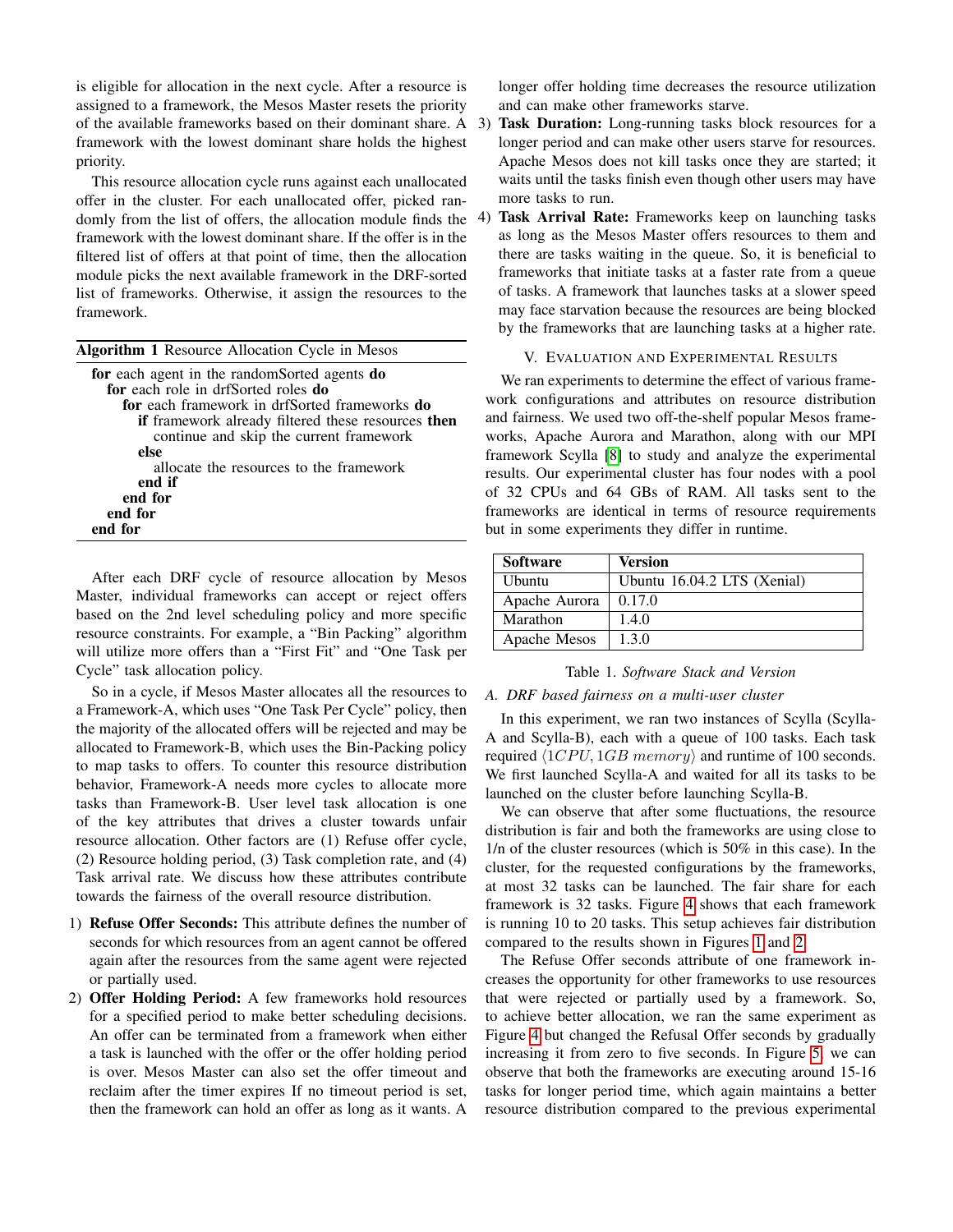<span id="page-4-0"></span>Scylla Instances with No Offer Refusal Period



Figure 4. *Moderate Distribution: Number of tasks running every second by each Scylla instances setup with similar configurations. This setup has a moderate resource distribution among the frameworks when offer refusal period for both the Scylla instances is set to none.*

<span id="page-4-1"></span>Scylla Instances with 5 Sec Offer Refusal Period



Time (seconds)

Figure 5. *Preferred Distribution: Number of tasks running every second by each Scylla instances setup with similar configurations. The refuse offer period is set to 5 seconds.*

setup shown in Figure [4.](#page-4-0) We continued the experiment to further increase the offer refusal seconds to 7 and 10 seconds, but did not see much improvement. So, in our experimental cluster, we kept the configuration of 5 seconds as the offer refusal period is optimal.

#### *B. Fairness with Marathon and Scylla Frameworks*

The second level scheduling policy can impact the clusters resource distribution and lead to unfair distribution of resources. For this experiment, we deployed Marathon and Scylla, wherein Scylla employs First-Fit scheduling policy. Both the frameworks were given a queue with 100 tasks, each requiring 1 CPU and 1 GB of RAM.

In Figure [1,](#page-1-0) we can observe how Marathon's greedy resource consumption policy consumes more resources and launches more tasks even though another framework was waiting for resources. Marathon used resources that exceeded the fair share, whereas Scylla received a smaller share. This greedy approach of Marathon caused a 38% reduction in fair resource allocation to Scylla, as shown in Figure [1.](#page-1-0) We changed the configuration and instantiated Scylla with Bin-Packing as second level scheduling policy. In Figure [6,](#page-4-2) we can see how each framework started using close to fair share of the cluster resources. Due to Scylla's Bin-Packing policy, it receives 5% more resources than the fair share limit, which

<span id="page-4-2"></span>Marathon and Scylla with Bin-Packing policy



Figure 6. *Moderate Distribution: Marathon and Scylla are vying for resources in a Mesos cluster when Scylla is configured with Bin-Packing as the second level task allocation policy. This resource distribution is moderately better compared to the unfair distribution we noticed in Figure [1.](#page-1-0)*

<span id="page-4-3"></span>Marathon and Scylla with 5 Offer Refusal Seconds



Figure 7. *Preferred Distribution: Marathon and Scylla are vying for resources in a Mesos cluster when Scylla is configured with Bin-Packing as second level task allocation policy and 5 second refuse offer period is set as a framework attribute of Scylla, for better resource distribution.*

is better than the loss of 38% fairness in allocation shown in Figure [1.](#page-1-0) This situation is further improved to 3% above the fair share limit by increasing the offer refusal period to 5 seconds, which was previously determined to be the optimal value for this cluster in Figure [7.](#page-4-3)

#### *C. Fairness on Apache Aurora and Scylla based cluster*

Figures [8,](#page-5-0) [9](#page-5-1) and [10](#page-5-2) show how we can gradually achieve better resource distribution with Apache Aurora and Scylla. With Apache Aurora, we faced some challenges in attaining fairness as it holds all the offered resources for a specified period. When a framework holds resources for a while, even if it does not launch any tasks, those held offers are weighed against the framework in computing the dominant share of the framework. Due to the increment of dominant share, Aurora's priority to receive further offers goes down, and another framework gets those offers.

To explain this scenario in more detail, consider the following example – a cluster with four nodes, each one containing the following resource configuration: 8 CPUs, 16GB of memory, and 32GB of disk space. Mesos Master will receive advertisement of offers from all the Agents in the following manner: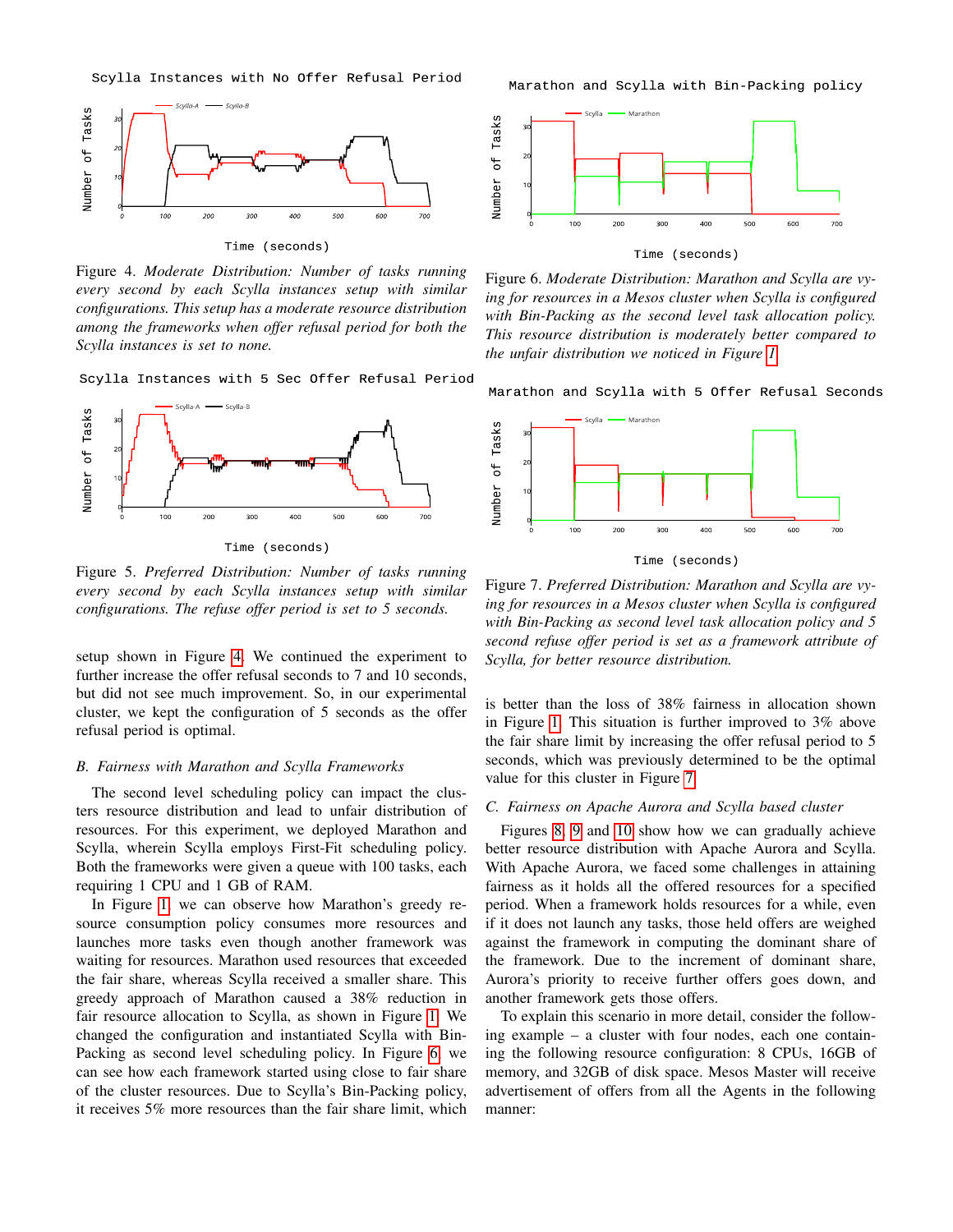<span id="page-5-3"></span>Table 2. *100% CPU and Memory resource is consumed*

| -CPL+   | Memory | Disk    |
|---------|--------|---------|
| $100\%$ | 100%   | $2.5\%$ |

<span id="page-5-4"></span>Table 3. *Resource allocation in presence of both frameworks*

| Framework   | <b>CPU</b> | Memory | Disk   |
|-------------|------------|--------|--------|
| Framework-A | 87%        | 87%    | 2.8%   |
| Framework-B | $0\%$      | $0\%$  | 97.81% |

- Offer 1  $\langle 8CPU, 16GB memory, 32000MB \, disk \rangle$
- Offer 2  $\langle 8CPU, 16GB memory, 32000MB disk \rangle$
- Offer 3  $\langle 8CPU, 16GB memory, 32000MB disk \rangle$
- Offer 4  $\langle 8CPU, 16GB memory, 32000MB disk \rangle$

Now consider Framework A launches 32 tasks, each  $\langle 1CPU, 2GB \, memory, 100MB \, disk \rangle$ , in the cluster before Framework B is started. Table [2](#page-5-3) shows the current status of the cluster where we can see that it is 100% occupied by framework A, for CPU and memory resources, and exhibits a dominant share of 100%. As a result, any available resources should subsequently go to framework B. During this period there will be resource offers like  $\langle 0CPU, 0GB \, memory, 31200MB \, disk \rangle$ . Let us consider that we have framework B, which holds resources for a specified amount of time hoping to make better task allocation in its internal scheduling. During this offer holding period, let us say framework A completes 4 tasks and as a result a total offer of  $\langle 4cpu, 8gb - mem, 400gb - disk \rangle$  will be freed. Mesos Master will then allocate the offers through next DRF cycle. Mesos Master will compute the resource share of each framework as shown in Table [3.](#page-5-4)

Now any framework that has a lower dominant share will get the opportunity to use these available offers before framework A acquires it. Framework B's CPU and memory share is 0%, and disk share is 97.81%. Even though Framework B is not launching any tasks, due to the disk resource on hold, Mesos Master will determine its dominant (disk) share to be 97.81%, which is higher than frameworks A's dominant share. So framework A gets the chance to use the available offers before framework B. This causes starvation for framework B until framework A is done with executing all the tasks.

To demonstrate with an experiment, we setup a cluster with the same resource configuration and used Scylla as Framework A. We deployed Apache Aurora as framework B, which holds resources for 5 minutes by default [\[10\]](#page-7-9). In Figure [8](#page-5-0) we can see that Aurora is able to launch less number of tasks in the presence of Scylla as Aurora faces 89% fairness reduction in resource allocation. Scylla receives more CPU and memory resources and is able to launch all the tasks ahead of Aurora.

<span id="page-5-5"></span>Table 4. *100% Disk Resource is Allocated*

| ( PL    | Memory | Disk    |
|---------|--------|---------|
| $100\%$ | 100%   | $100\%$ |

<span id="page-5-0"></span>

Time (seconds)

Figure 8. *Poor Distribution: Apache Aurora is launching a small number of tasks in the presence of Scylla. Entire cluster's resources are being used by Scylla to launch most of its tasks, which is leading to poor resource distribution.*

<span id="page-5-1"></span>Bringing Better Resource Allocation to Aurora



Time (seconds)

Figure 9. *Better Distribution: Resource distribution is improved between Apache Aurora and Scylla by addressing the problem due to Aurora's resource holding feature.*

<span id="page-5-2"></span>Improving Better Resource Allocation to Aurora



Figure 10. *Improved Distribution: Increased offer refusal period of Scylla improves resource distribution to Aurora.*

To improve resource distribution, we tried to reduce the free disk resource in the cluster. Instead of launching tasks with  $\langle 1CPU, 2GB \, memory, 100MB \, disk \rangle$ , we launched each task with  $\langle 1CPU, 2GB memory, 4096MB disk \rangle$  to combine more disk resources in the task requirements. Now, at the beginning when Scylla is running 32 tasks, its resource share metric will be as shown in Table [4.](#page-5-5) As there exist no offers due to the unavailability of resources, Aurora will not receive offers with big disk space like in the previous case. As Aurora is not holding any resources, any freed up resources will be offered to it, which will bring a better resource distribution in the cluster.

Figure [9](#page-5-1) shows a comparatively better resource distribution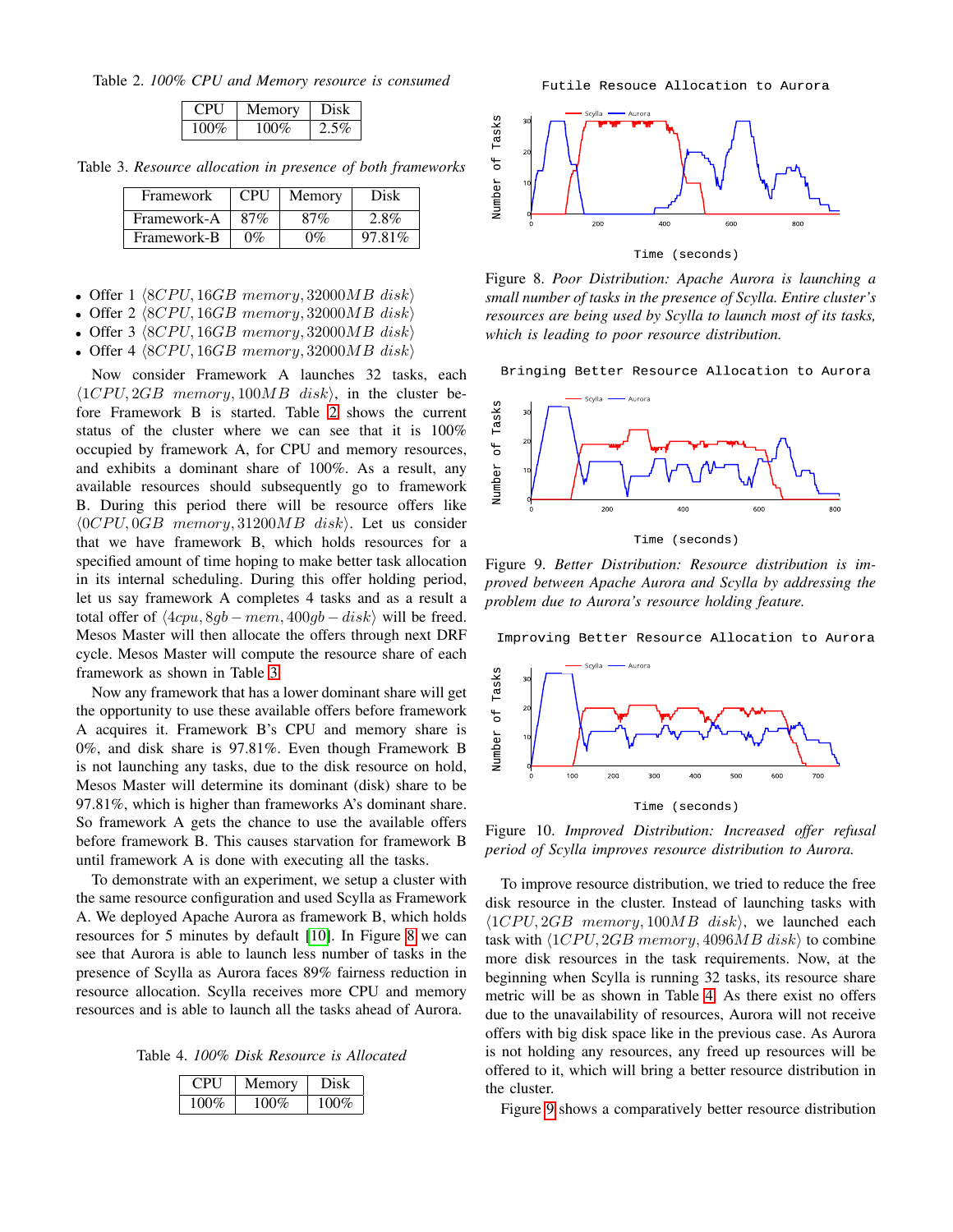where Aurora has 35% reduction in fairness. We have seen in previous experiments (see Figures [5](#page-4-1) and [7\)](#page-4-3) an increment of Refuse Offer seconds of a framework improves the chances of another framework to get relatively better resources. Figure [10](#page-5-2) shows relatively better results than Figure [9](#page-5-1) and unfairness is reduced to 28% for Aurora.

## *D. Impact of Idle Users on Resource Distribution*

In this experiment, we study how the presence of idle frameworks in a Mesos cluster can cause low resource utilization. We launched a single instance of Scylla and recorded the time it takes to complete 100 tasks. We launched all the tasks in a fixed interval of two seconds throughout these experiments. Next, we increased the number of framework instances and observed how the makespan increases, in presence of other idle frameworks, due to the DRF resource allocation policy.

<span id="page-6-0"></span>

Figure 11. *Impact of Idle Frameworks: The required time to launch all the tasks of an active framework rises as the number of idle frameworks in the cluster increase. This could be addressed by increasing the offer refusal period of idle frameworks.*

Figure [11](#page-6-0) shows how makespan increases as we increase the number of idle frameworks. From Figure [11A](#page-6-0) to Figure [11C](#page-6-0), we increased the number of idle frameworks in the cluster and observed that the makespan doubles when the number of idle framework goes up to five.

DRF allocation favors the framework that has received less resource allocations. Thus, Mesos Master offers the resources to the idle framework in the current cluster environment even though these frameworks do not have any tasks to launch. Their dominant share is 0%. DRF fairness always prefers framework with the lower dominant share and this can cause starvation for a framework that has a pending list of tasks to launch. To avoid starvation of an active framework, we can increase the offer refusal duration for the idle frameworks that do not have pending tasks. When a task appears on those idle framework, the filter can be removed for it to accept offers for the pending tasks. To study this case, we increased the offer refuse duration of the idle frameworks from five to 10 seconds, and reduced the active frameworks' offer refuse duration to

two seconds. We can observe in Figures [11D](#page-6-0) and [11E](#page-6-0) how this change improves the makespan. Any further reduction in the offer refusal period for the active framework, however, did not produce further improvements.

# *E. Long running tasks towards unfair distribution*

Mesos lets a framework exceed its fair share if the lower share framework does not want the resources. As Mesos does not revoke resources until a task is completed, a framework may have to wait for those resources to be released before it can get its share. Thus, improvement in utilization comes at the cost of not providing a guarantee that a user can get its fair share without waiting. Mesos allows the use of a quota, for role-based static and dynamic reservation of resources, to ensure that a framework will always get its share no matter what is being requested by other frameworks. However, the use of quota can lead to underutilization of the cluster resources if a reserved resource is not being used by a framework.

#### <span id="page-6-1"></span>Cluster with Long and Short Running Tasks



Figure 12. *Poor Distribution: Resource distribution when two identical frameworks launch tasks of different durations but at the same launching rate.*

#### <span id="page-6-2"></span>Cluster with Long and Short Running Tasks



Figure 13. *Worse Distribution: Cluster with long and short Resource distribution scenario when long running tasks are launched at a higher rate and short running tasks are launched at a slower rate.*

In this experiment, we setup two instances of the Scylla framework with similar configuration (Scylla-L and Scylla-S). Scylla-L launches long-running tasks whereas Scylla-S runs short-running tasks. Both the frameworks allocate tasks with "First-Fit" as the second level scheduling policy and receive tasks in an interval of 5 seconds. Short running tasks required 1CPU and 1GB of memory resources and run for 100 seconds. Whereas, long running tasks required similar amount